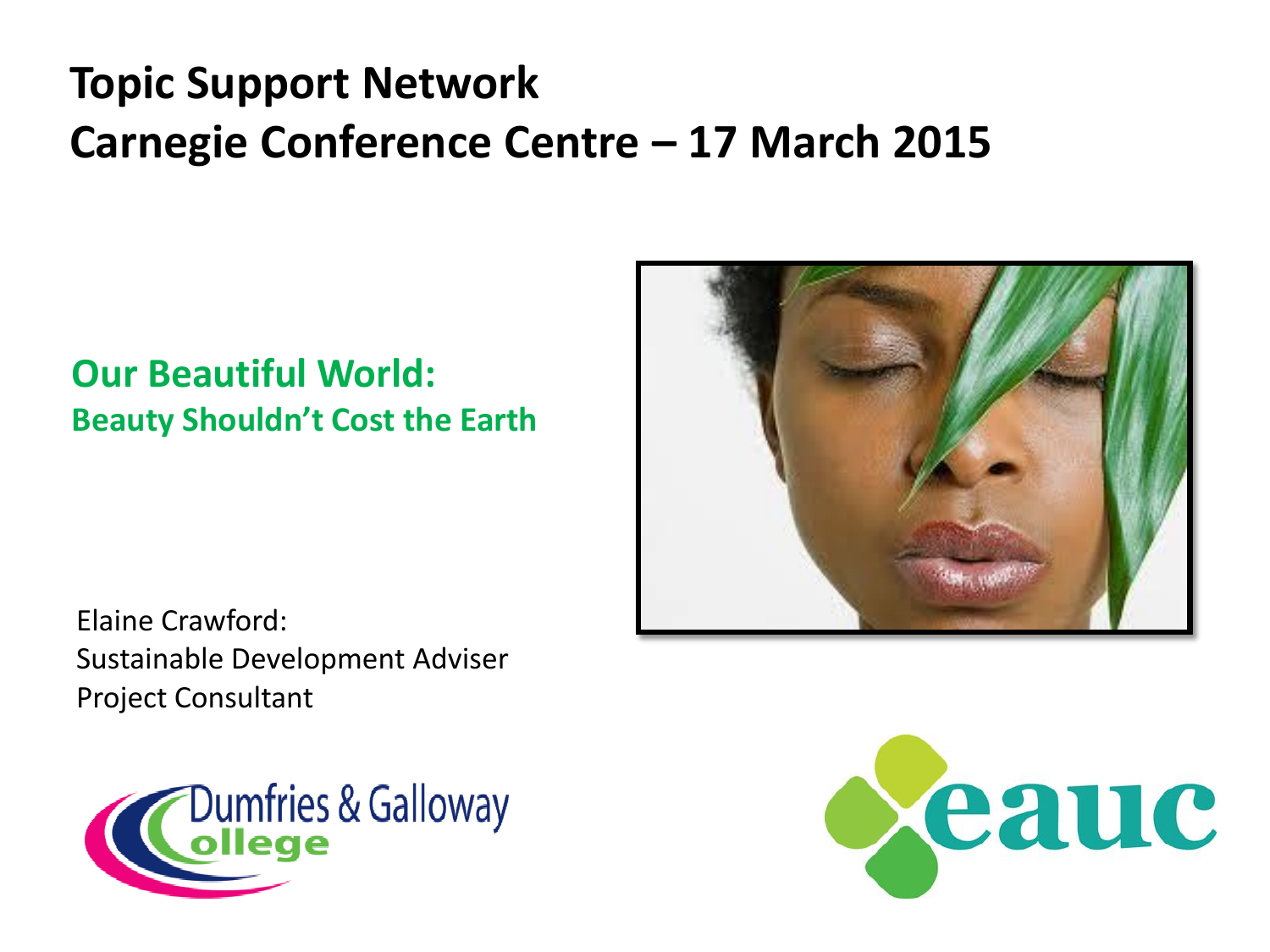#### **What is Sustainable Development?**

**World Commission on Environment and Development:-**

**'Sustainable development is development that meets the needs of the present without compromising the ability of future generations to meet their own needs' (WCED, 1987).**

# **Social Environment Economic HUMAN WELL-BEN 3 elements:** • **Social** • **Environmental** • **Economic**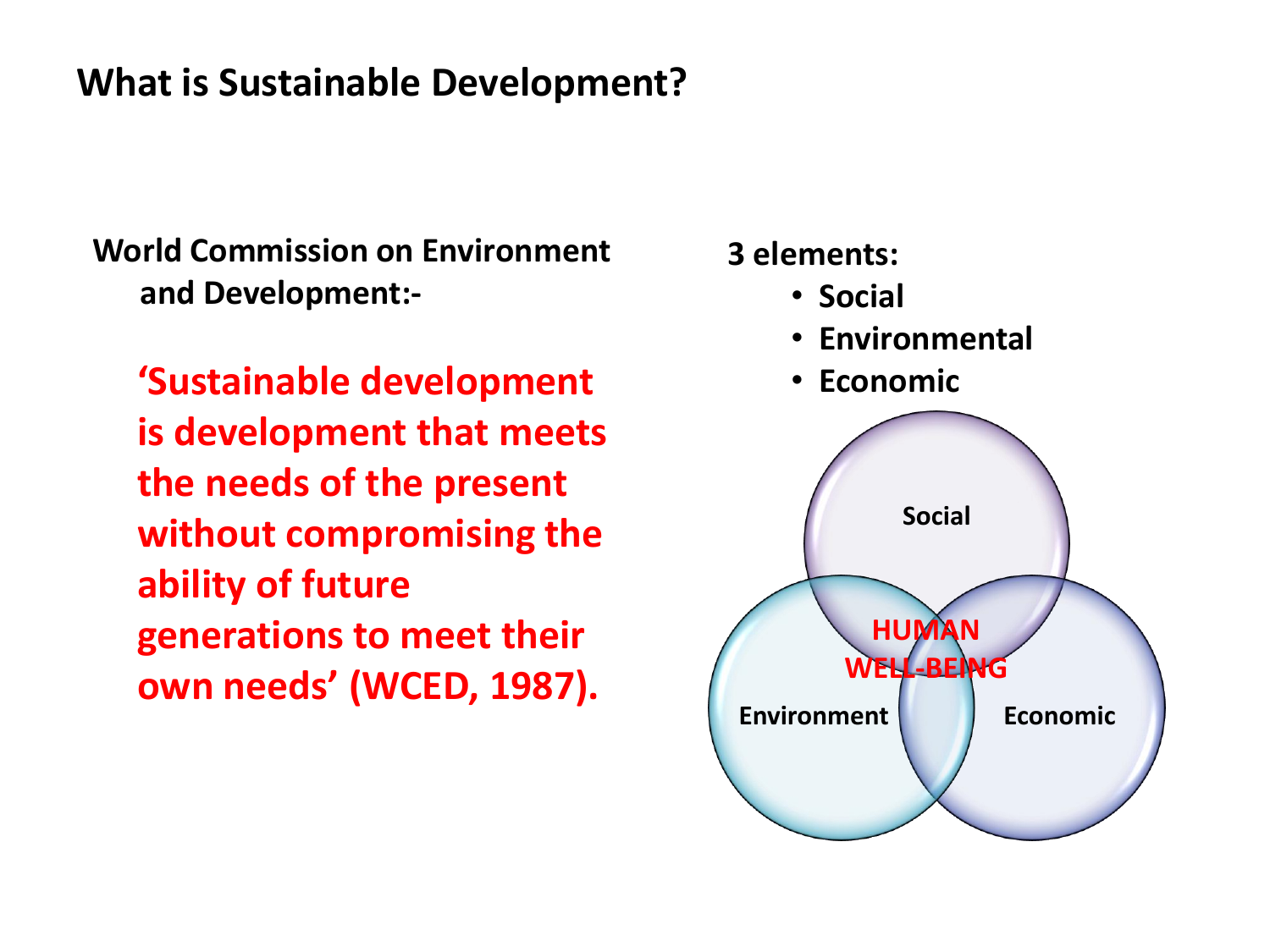### **Why do we need Education for Sustainable Development?**

- Climate change
- Use of finite resources
- Population growth
- Social justice
- Global citizenship

### **Who are the Drivers?**

• **United Nations Decade for Education for Sustainable Development which started in 2004**

'there can be few more pressing and critical goals for the future of humankind than to ensure steady improvement in the quality of life for this and future generations, in a way that respects our common heritage – the planet we live on'

#### • **Scottish Governments**

'by 2014 people in Scotland will have developed the knowledge, understanding, skills and values to live more sustainable lives'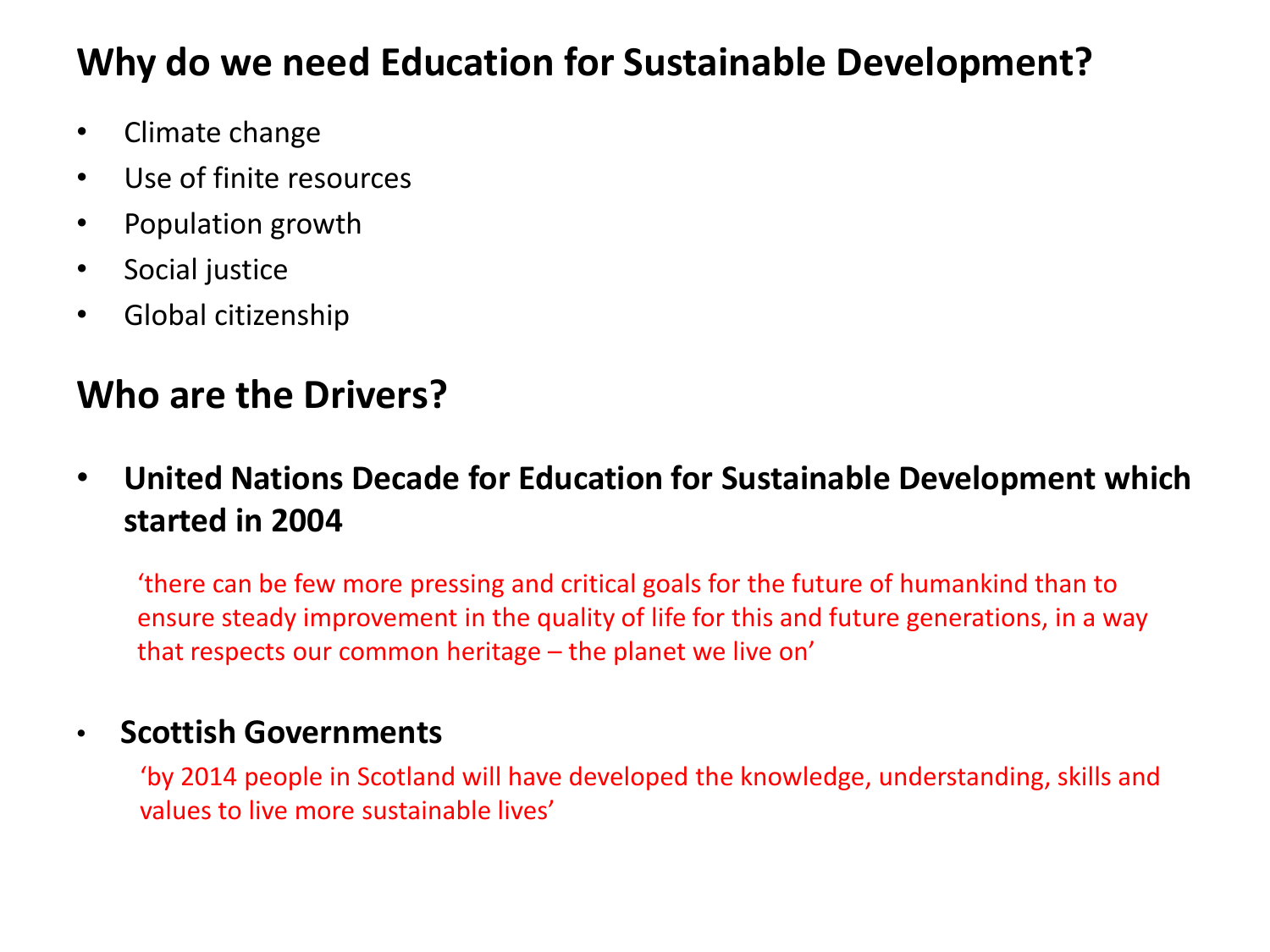### **Life Cycle of Beauty and Personal Care Products**

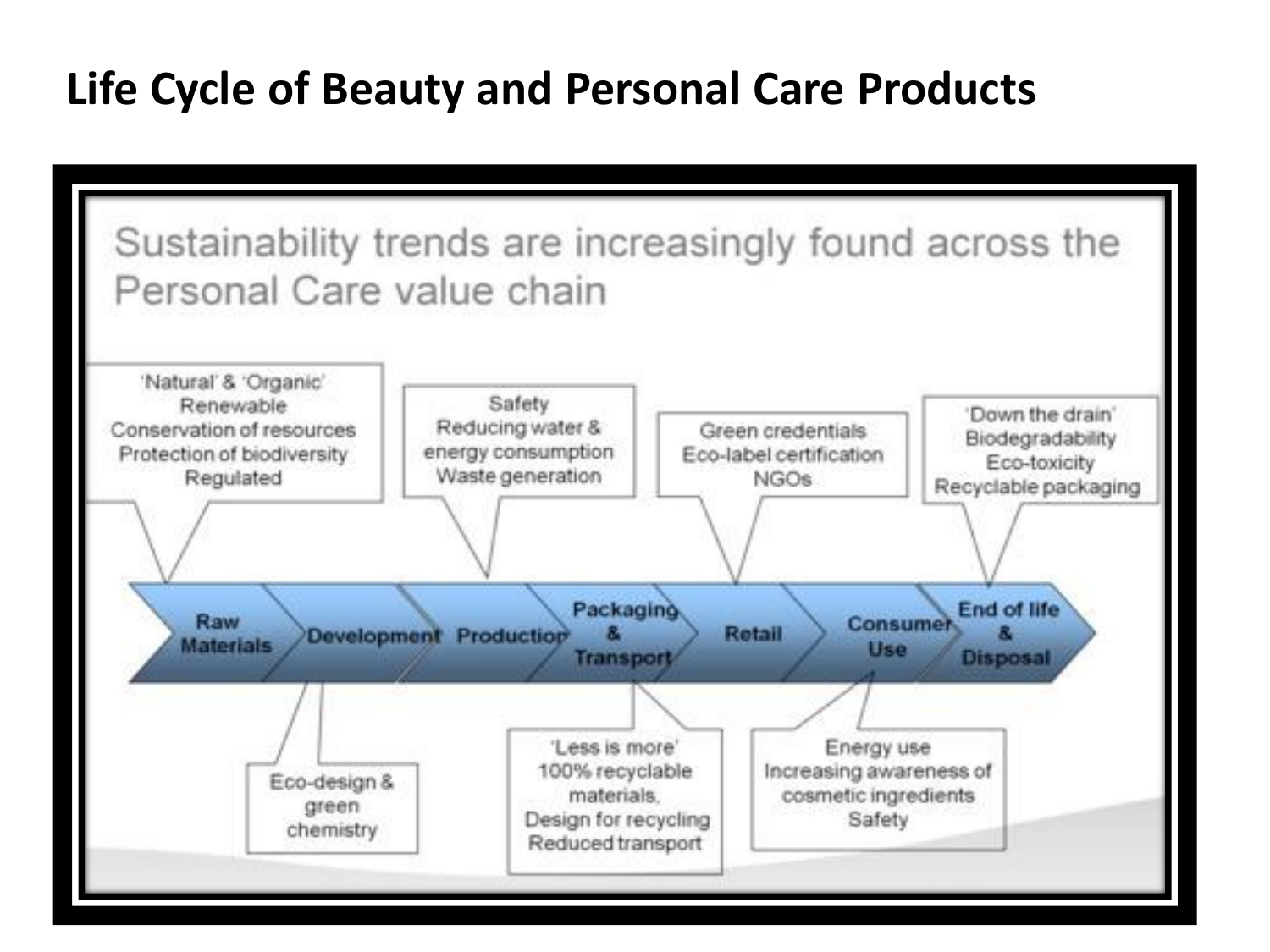## **Workbook: Life Cycle Analysis**



**Case study: Cotton Wool**



- What is it made from?
- How is it made? What energy is used to make it?
- How does the cotton wool get to the salon from where it was made?
- How long is it used for?
- What happens to it after it has been used?



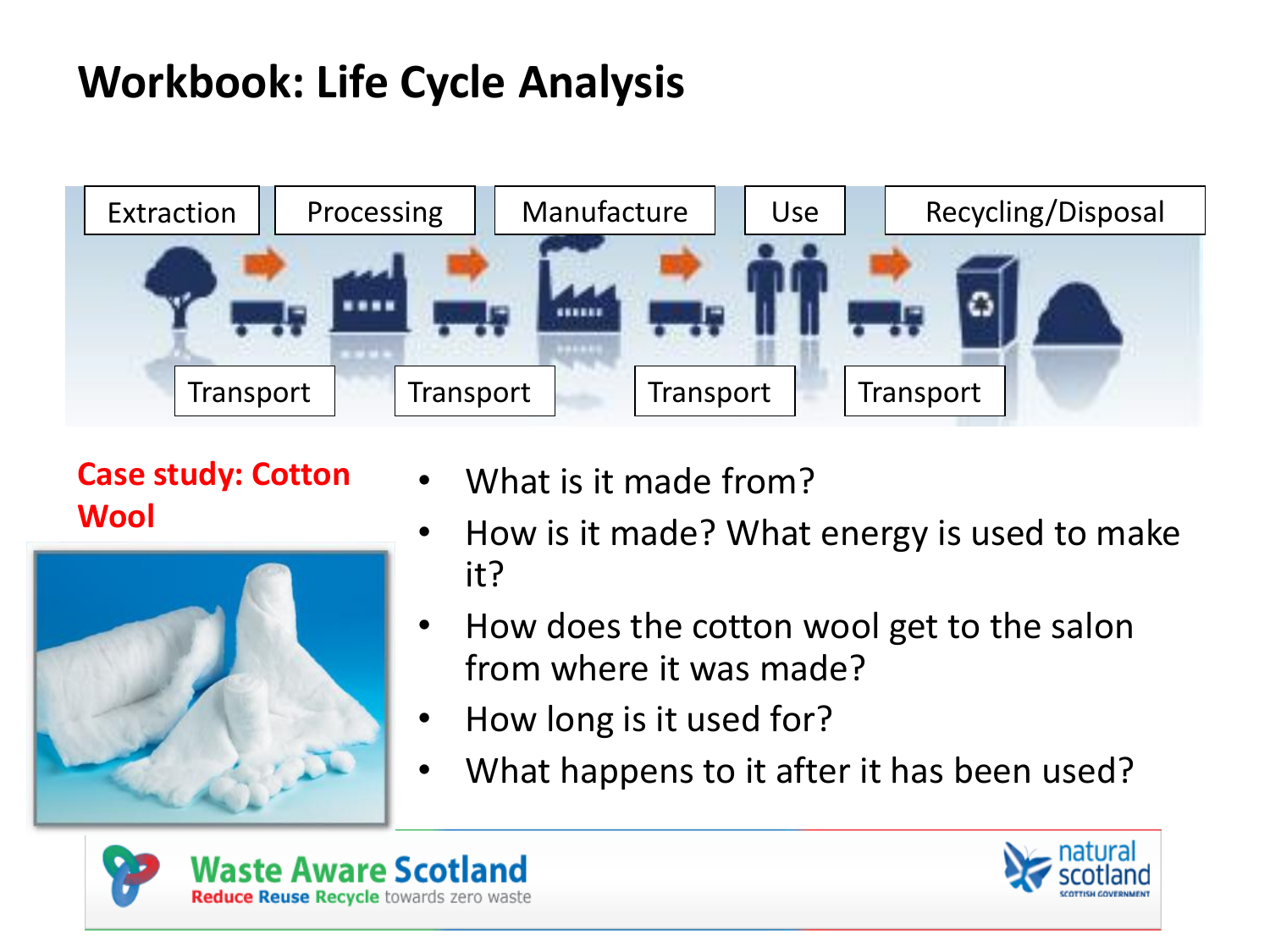

Cea Cola Enterprises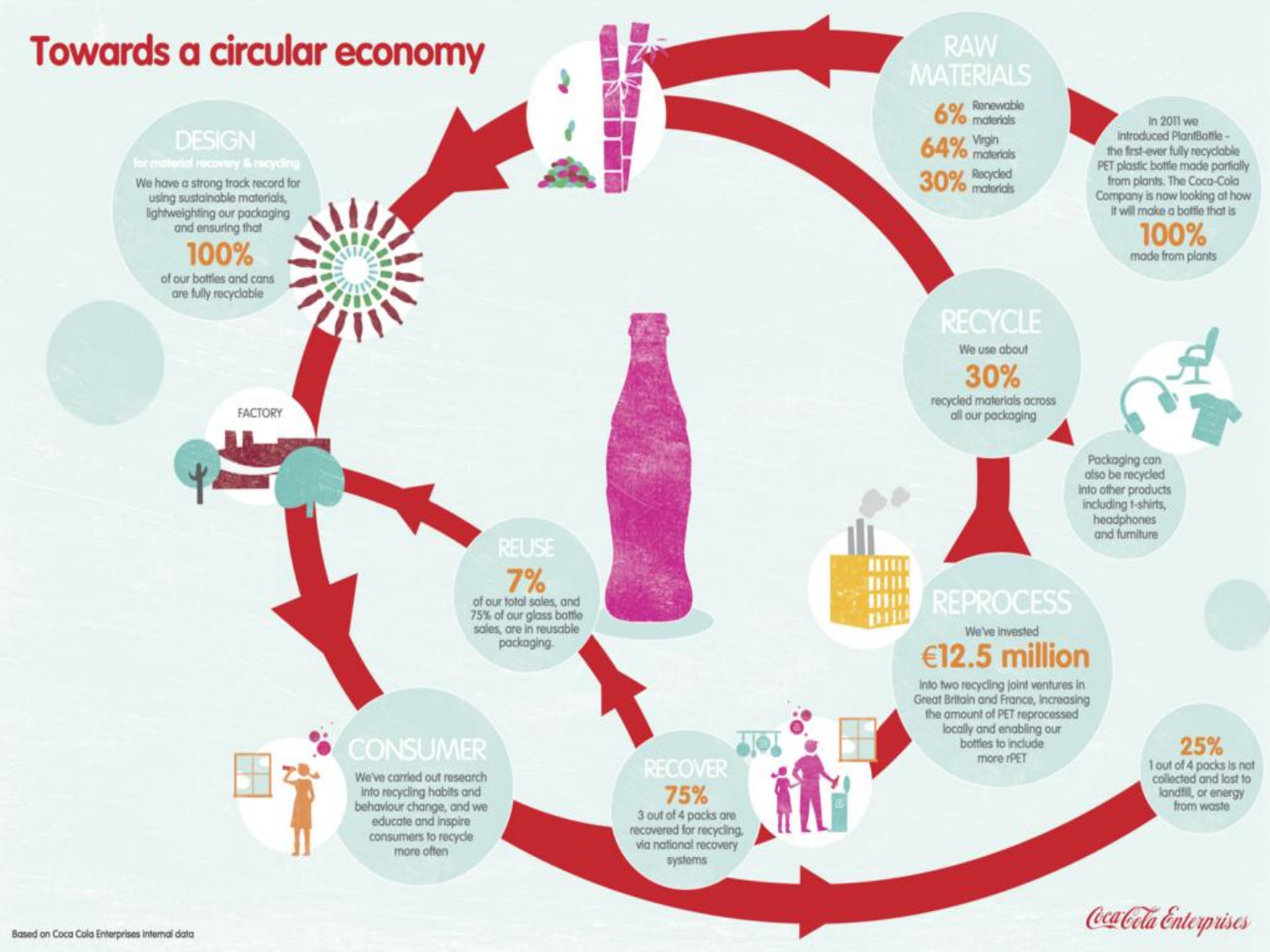### **Rainforests, Palm Oil and Beauty Products**

**The top five producing nations are:**

- Indonesia
- Malaysia
- Thailand
- Nigeria
- Colombia

Malaysia and Indonesia produce 85% of global palm oil and globally 4.5 million people earn a living from palm oil.







- **Some palm oil considerations:**
- Sustainably sourced palm oil
- Fair trade hair products
- Organic products without palm oil

<http://www.greenpalm.org/>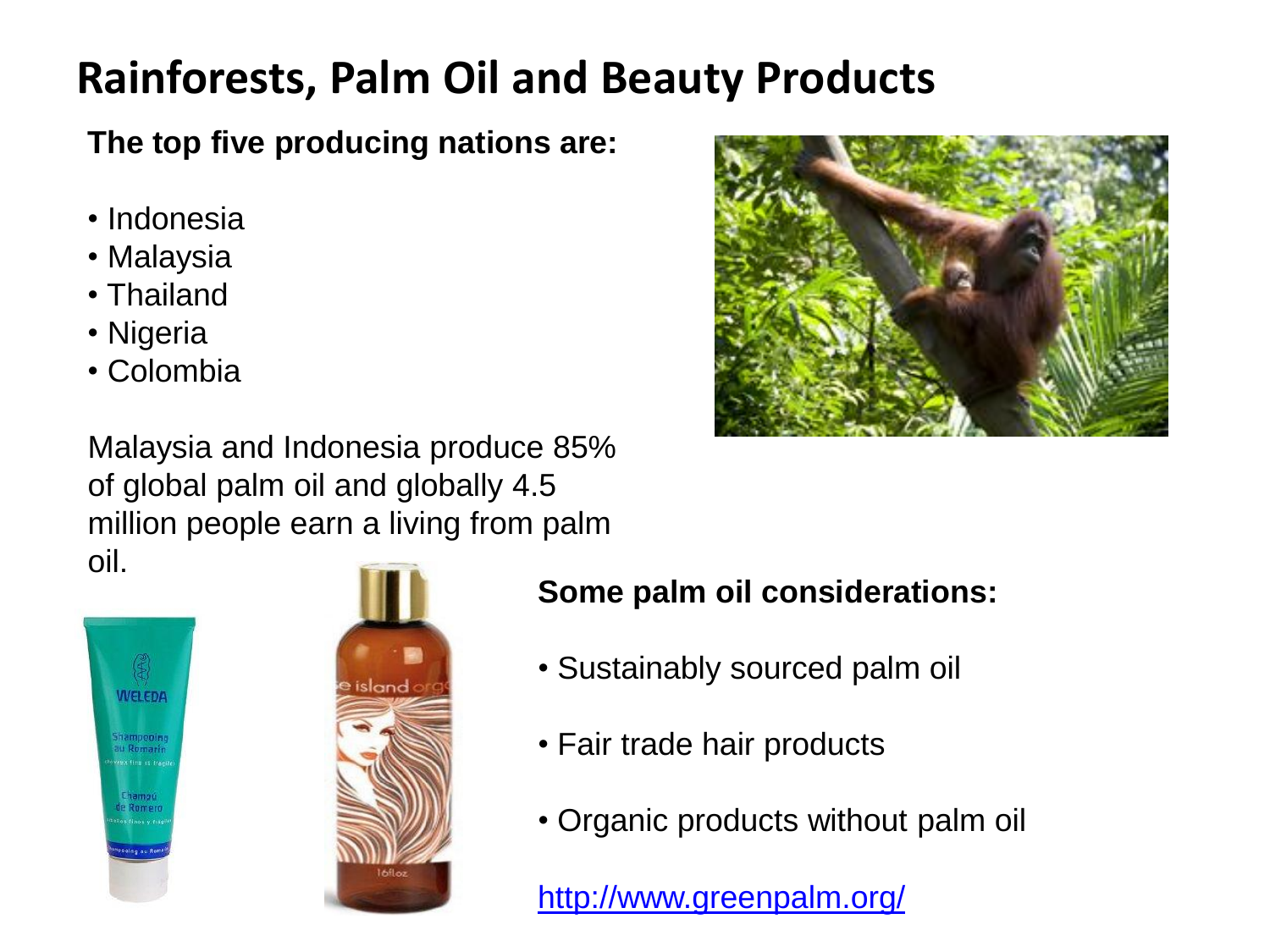### **Make Your Own**

#### **Cucumber- Honey Toner**

**This recipe is courtesy of www.honey.com National Honey Board**



- **1 medium Cucumber, peeled and cut up into pieces**
- **2 tsp. Honey**

**Puree cucumber in a blender. Line a sieve with cheesecloth and set the sieve over a glass bowl or measuring cup. Pour the cucumber puree through the sieve and let it stand for 15 minutes for the juices to drip into the bowl. Pour the clear juice into a clean bottle and add honey.**

**To use, shake the bottle and saturate a cotton pad with the lotion. Sweep over face, neck and chest morning and night, and let it air dry (about 3 to 4 minutes). Store covered in the refrigerator for up to 1 week. Makes about 1/2 cup.**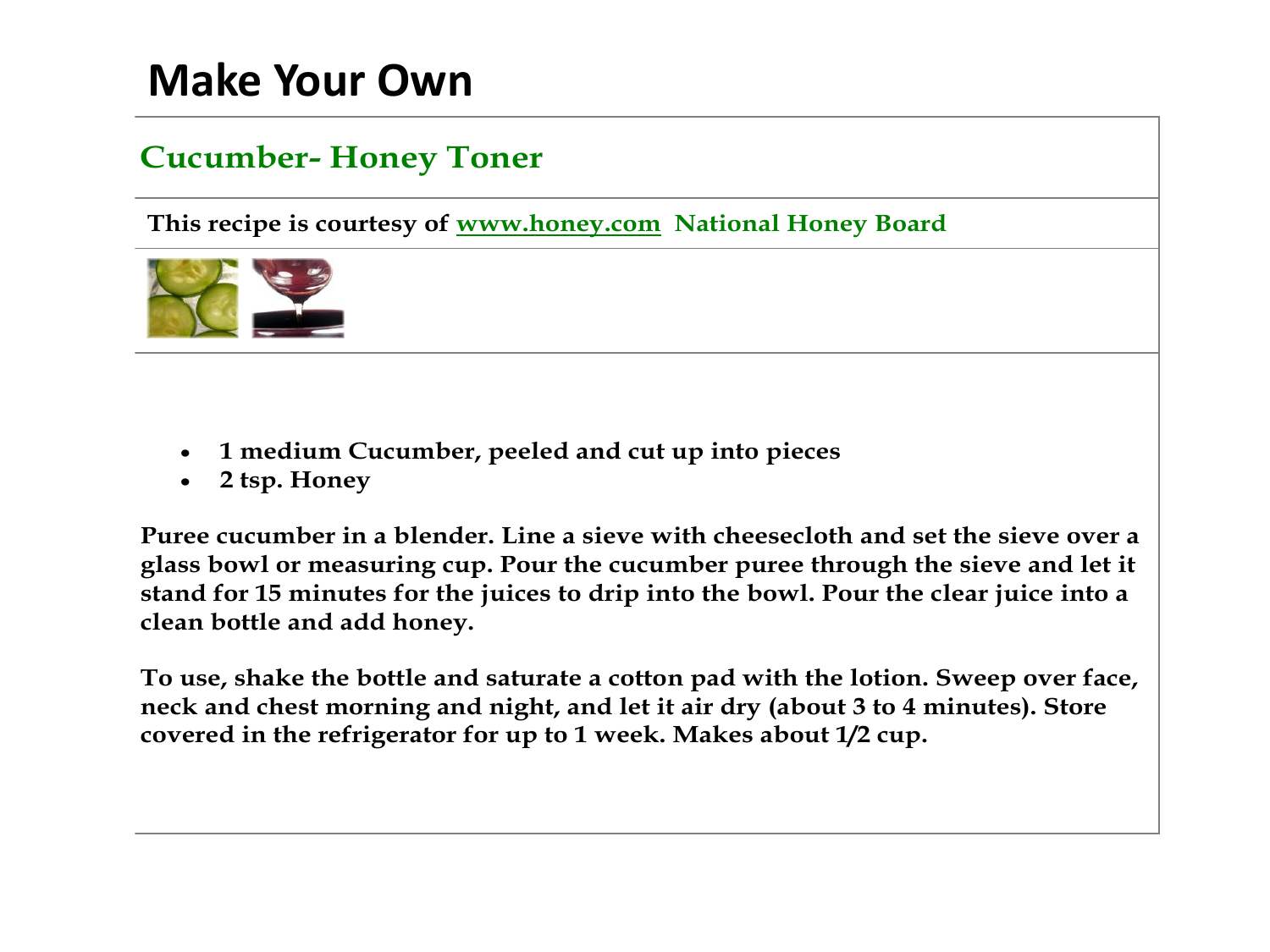## **The Ugly Face of Beauty**

#### **Ethical Concerns Animal Testing**



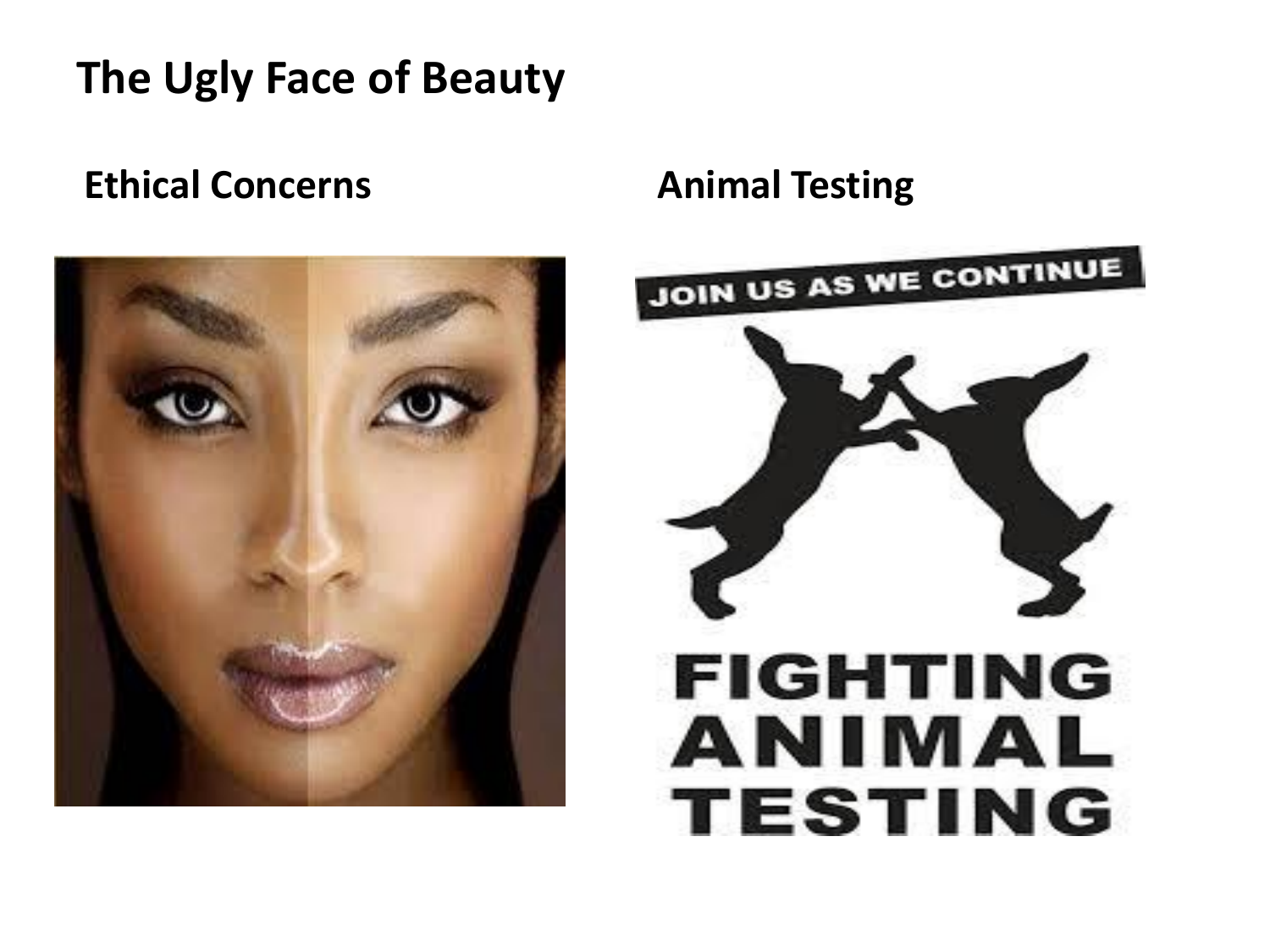## **Water Conservation**

- **Change the taps to ones that are more water efficient (low flow).**
- **Repair dripping taps.**
- **Ensure the washing machine always has a full load and turn the temperature down if possible.**
- **When the washing machine needs replaced consider replacing it with a water efficient model.**
- **Consider changing to disposable towels to save on water from washing machine use.**
- **Remember saving water saves money too.**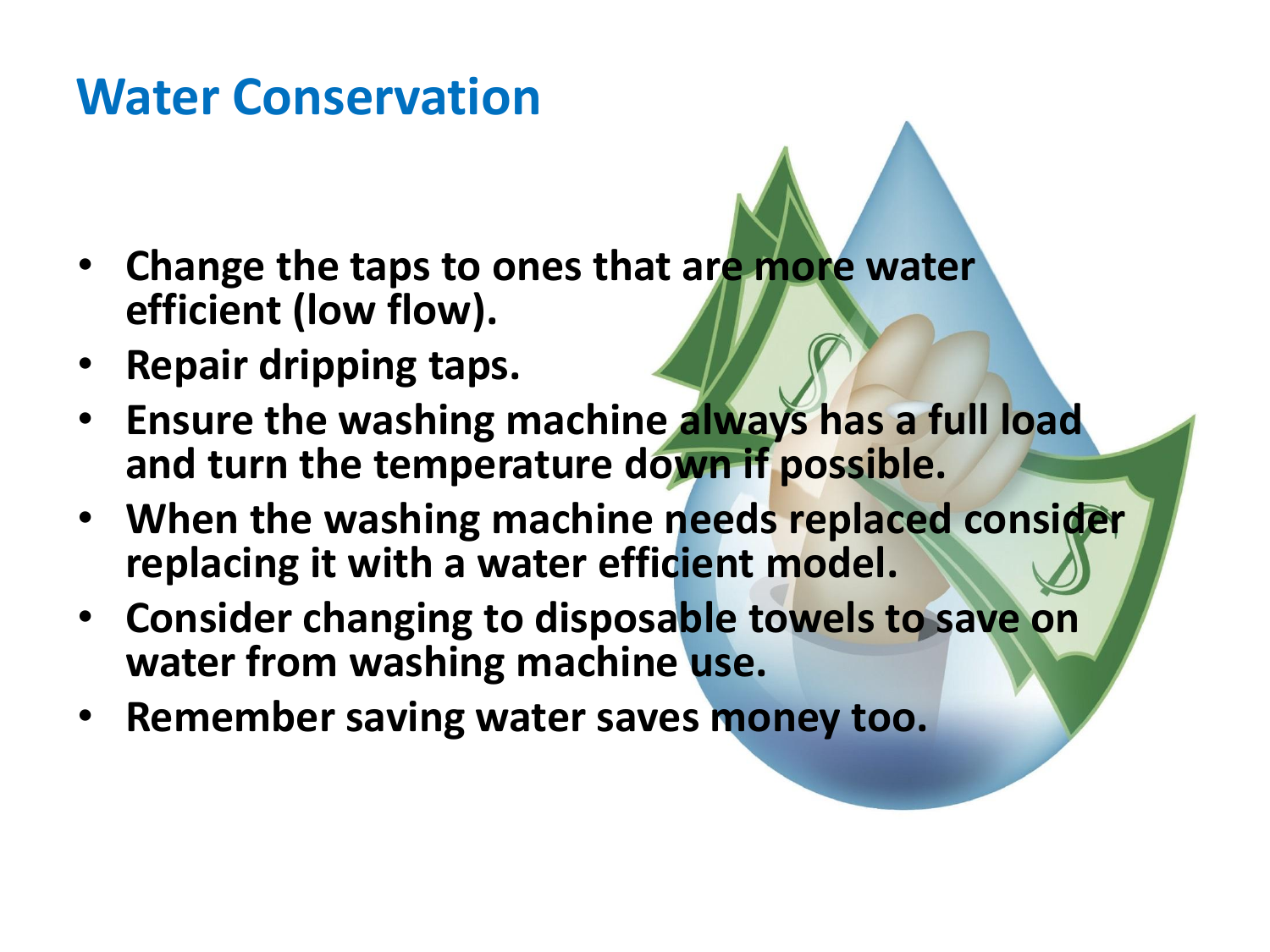## **Sustainable Fashion**

Brainstorming sustainable fashion ideas:

#### Think:

- Environment
- Society
- Economy

Some ideas to start:

- Fairtrade
- Recycling/Up-cycling
- Volunteering

[http://www.youtube.com/v/1Arh3FUijTY?enablejsap](http://www.youtube.com/v/1Arh3FUijTY?enablejsapi=1&playerapiid=ytplayer&autoplay=1) [i=1&playerapiid=ytplayer&autoplay=1](http://www.youtube.com/v/1Arh3FUijTY?enablejsapi=1&playerapiid=ytplayer&autoplay=1)



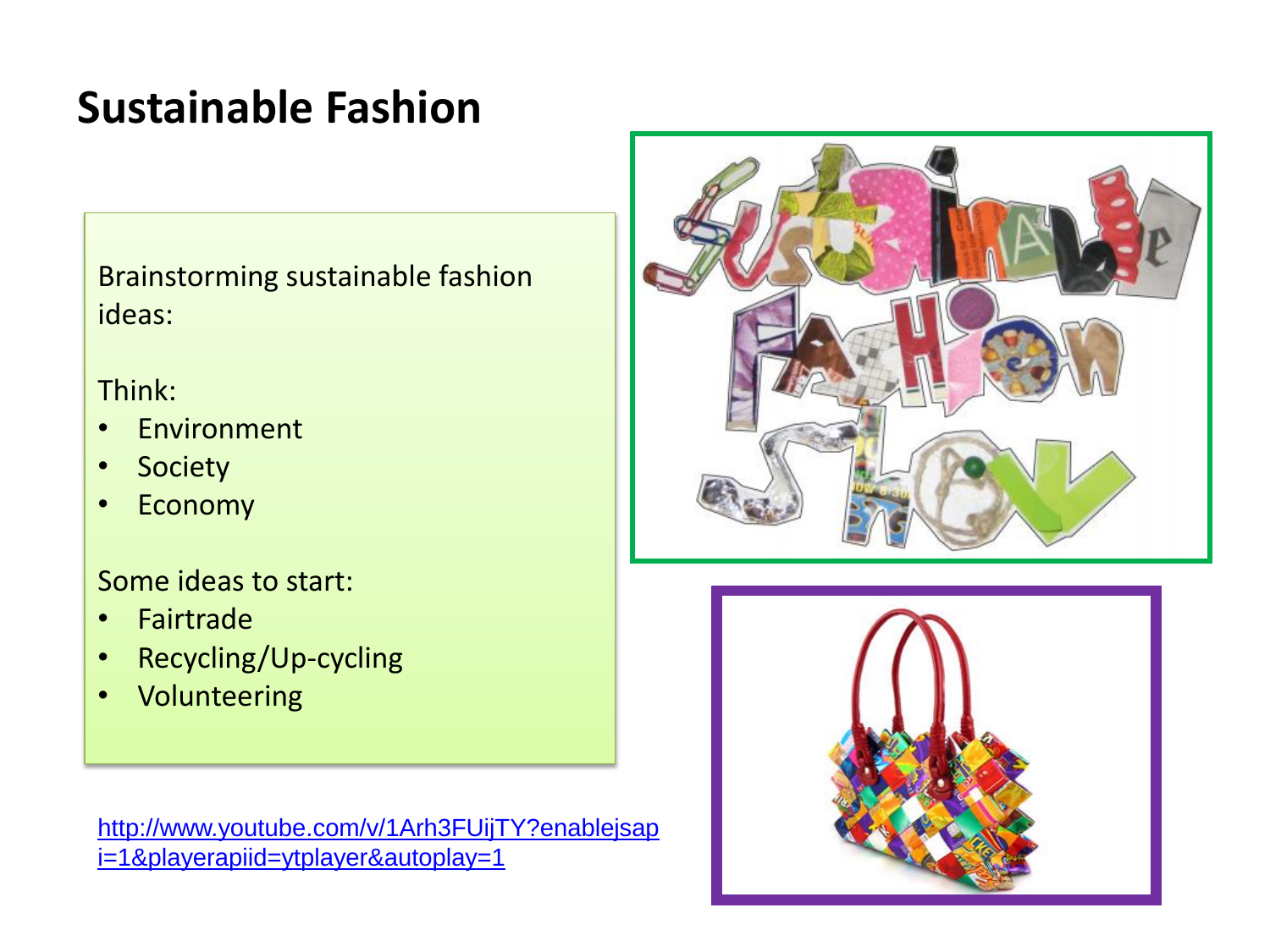### **Conclusion**

- Try to make education for sustainable development subject specific wherever possible
- As important as any other core skill including employability, but also link core skills with sustainability learning and teaching
- Link to teaching practices already being taught
- Extra curricula activities should not be overlooked as they reinforce the message
- Research required to determine best approaches